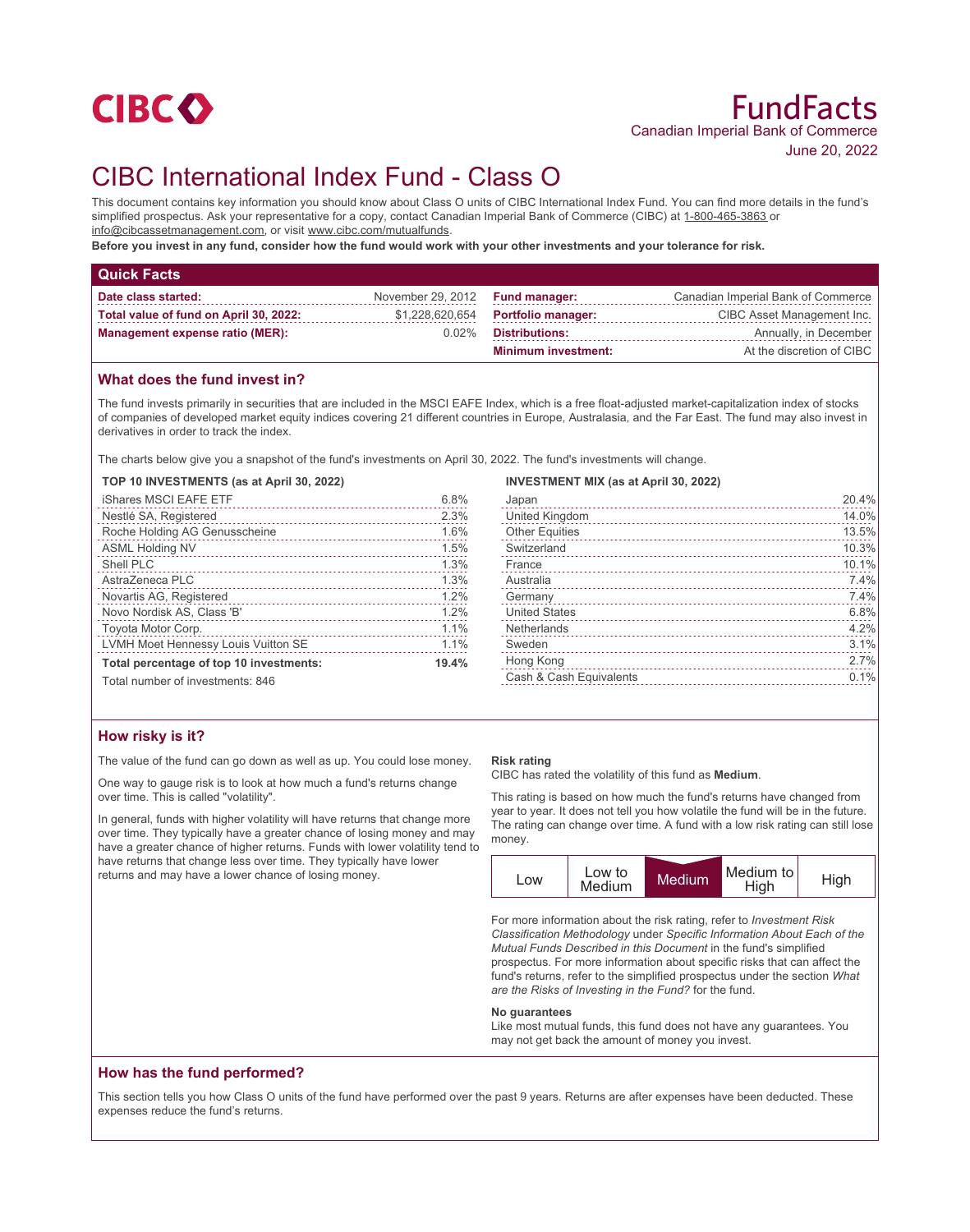# **FundFacts**

## **YEAR-BY-YEAR RETURNS**

This chart shows how Class O units of the fund performed in each of the past 9 calendar years. Class O units dropped in value in 2 of the 9 years. The range of returns and change from year to year can help you assess how risky the fund has been in the past. It does not tell you how the fund will perform in the future.



#### **BEST AND WORST 3-MONTH RETURNS**

This table shows the best and worst returns for Class O units of the fund in a 3-month period over the past 9 calendar years. The best and worst 3-month returns could be higher or lower in the future. Consider how much of a loss you could afford to take in a short period of time.

|                    | Return 3 months ending  | If you invested \$1,000 at the beginning of the period |
|--------------------|-------------------------|--------------------------------------------------------|
| <b>Best return</b> | 14.9%   March 31, 2015  | Your investment would rise to \$1,149                  |
| Worst return       | -16.6%   March 31, 2020 | Your investment would drop to \$834                    |

#### **AVERAGE RETURN**

The annual compounded return of Class O units of the fund since November 29, 2012 was 8.4%. If you had invested \$1,000 in the fund on November 29, 2012, your investment would be worth \$2,133 as at April 30, 2022.

| Who is this fund for?                                                                                                                                    | A word about tax                                                                                                                                                                                                                                                                                                                                                                                                                                                                                  |
|----------------------------------------------------------------------------------------------------------------------------------------------------------|---------------------------------------------------------------------------------------------------------------------------------------------------------------------------------------------------------------------------------------------------------------------------------------------------------------------------------------------------------------------------------------------------------------------------------------------------------------------------------------------------|
| Investors who:<br>• are seeking international exposure and returns similar to those of the<br>MSCI EAFE Index; and<br>• are investing for the long term. | In general, you will have to pay income tax on any money you make on a<br>fund. How much you pay depends on the tax laws where you live and<br>whether or not you hold the fund in a registered plan such as a<br>Registered Retirement Savings Plan (RRSP) or a Tax-Free Savings<br>Account (TFSA).<br>Keep in mind that if you hold your fund in a non-registered plan, fund<br>distributions are included in your taxable income, whether you receive<br>them in cash or have them reinvested. |
|                                                                                                                                                          |                                                                                                                                                                                                                                                                                                                                                                                                                                                                                                   |

# **How much does it cost?**

The following tables show the fees and expenses you could pay to buy, own, and sell Class O units of the fund. The fees and expenses - including any commissions - can vary among classes of a fund and among funds. Higher commissions can influence representatives to recommend one investment over another. Ask about other funds and investments that may be suitable for you at a lower cost.

## **1. SALES CHARGES**

There are no sales charges payable when you buy, switch, or sell Class O units of the fund.

### **2. FUND EXPENSES**

You don't pay these expenses directly. They affect you because they reduce the fund's returns.

As at December 31, 2021, the expenses for Class O units of the fund were 0.09% of its value. This equals \$0.90 for every \$1,000 invested.

|                                                                                                                                                                                    | Annual rate<br>(as a % of the fund's value) |
|------------------------------------------------------------------------------------------------------------------------------------------------------------------------------------|---------------------------------------------|
| Management expense ratio (MER)<br>This is the total of the fund's operating expenses for Class O units of the fund. No management fees are charged in<br>respect of Class O units. | 0.02%                                       |
| Trading expense ratio (TER)<br>These are the fund's trading costs.                                                                                                                 | $0.07\%$                                    |
| <b>Fund expenses</b>                                                                                                                                                               | 0.09%                                       |